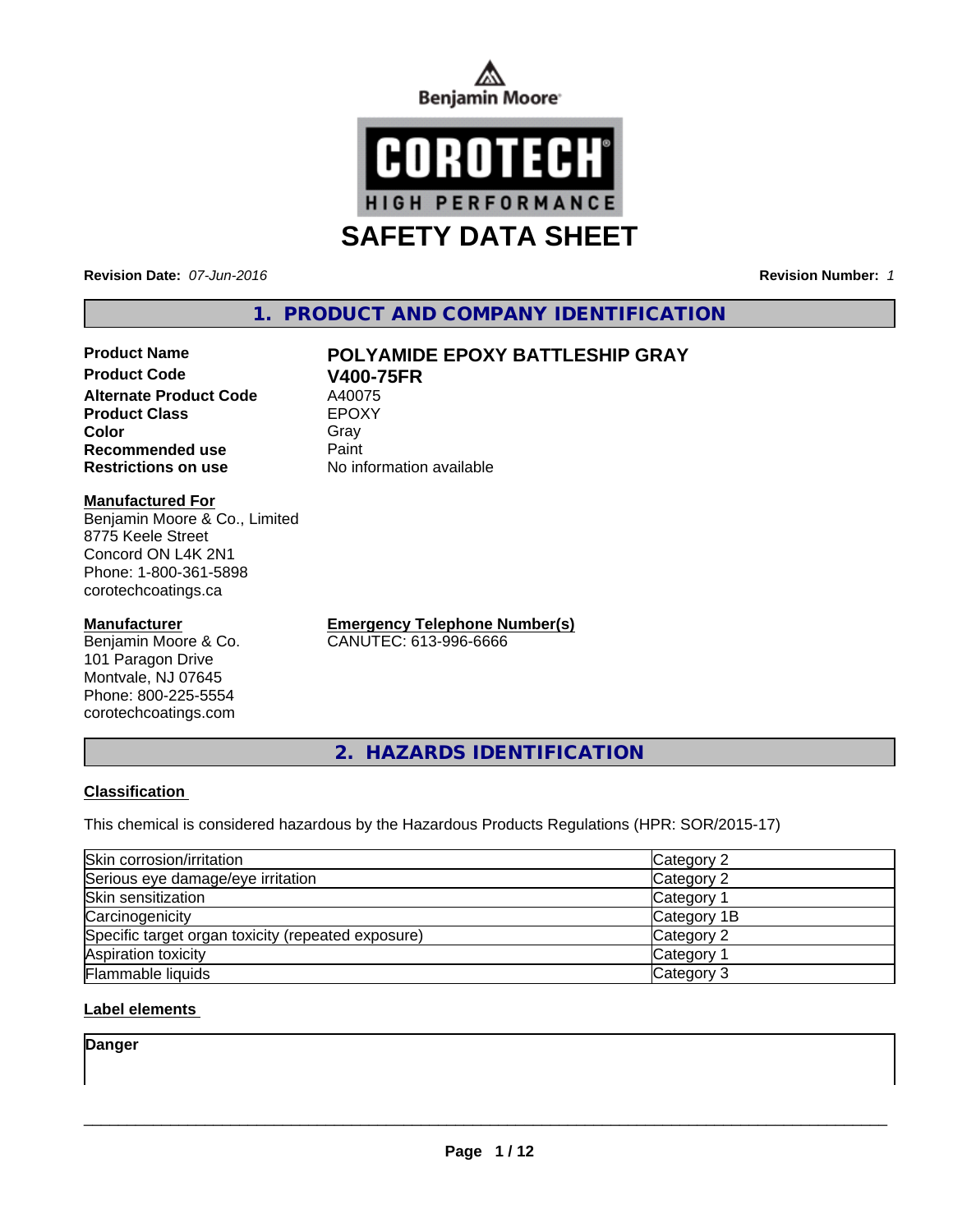# **Hazard statements** Causes skin irritation Causes serious eye irritation May cause an allergic skin reaction May cause cancer May cause damage to organs through prolonged or repeated exposure May be fatal if swallowed and enters airways Flammable liquid and vapor

**Appearance** liquid **Odor** solvent

#### **Precautionary Statements - Prevention**

Obtain special instructions before use

Do not handle until all safety precautions have been read and understood

Use personal protective equipment as required

Wash face, hands and any exposed skin thoroughly after handling

Contaminated work clothing should not be allowed out of the workplace

Do not breathe dust/fume/mist/vapors/spray

Keep away from heat/sparks/open flames/hot surfaces, no smoking

Keep container tightly closed

Ground/bond container and receiving equipment

Use explosion-proof electrical/ventilating/lighting/equipment

Use only non-sparking tools

Take precautionary measures against static discharge

Wear protective gloves/protective clothing/eye protection/face protection

#### **Precautionary Statements - Response**

If exposed or concerned get medical attention

**Eyes**

If in eyes rinse cautiously with water for several minutes. Remove contact lenses, if present and easy to do. Continue rinsing

If eye irritation persists get medical attention

#### **Skin**

If skin irritation or rash occurs get medical attention If on skin (or hair) take off immediately all contaminated clothing. Rinse skin with water Wash contaminated clothing before reuse

#### **Ingestion**

If swallowed immediately call a POISON CENTER or physician

Do NOT induce vomiting

#### **Fire**

In case of fire use CO2, dry chemical, or foam for extinction

#### **Precautionary Statements - Storage**

Store locked up Store in a well-ventilated place. Keep cool

#### **Precautionary Statements - Disposal**

Dispose of contents/container to an approved waste disposal plant

**Other information**

No information available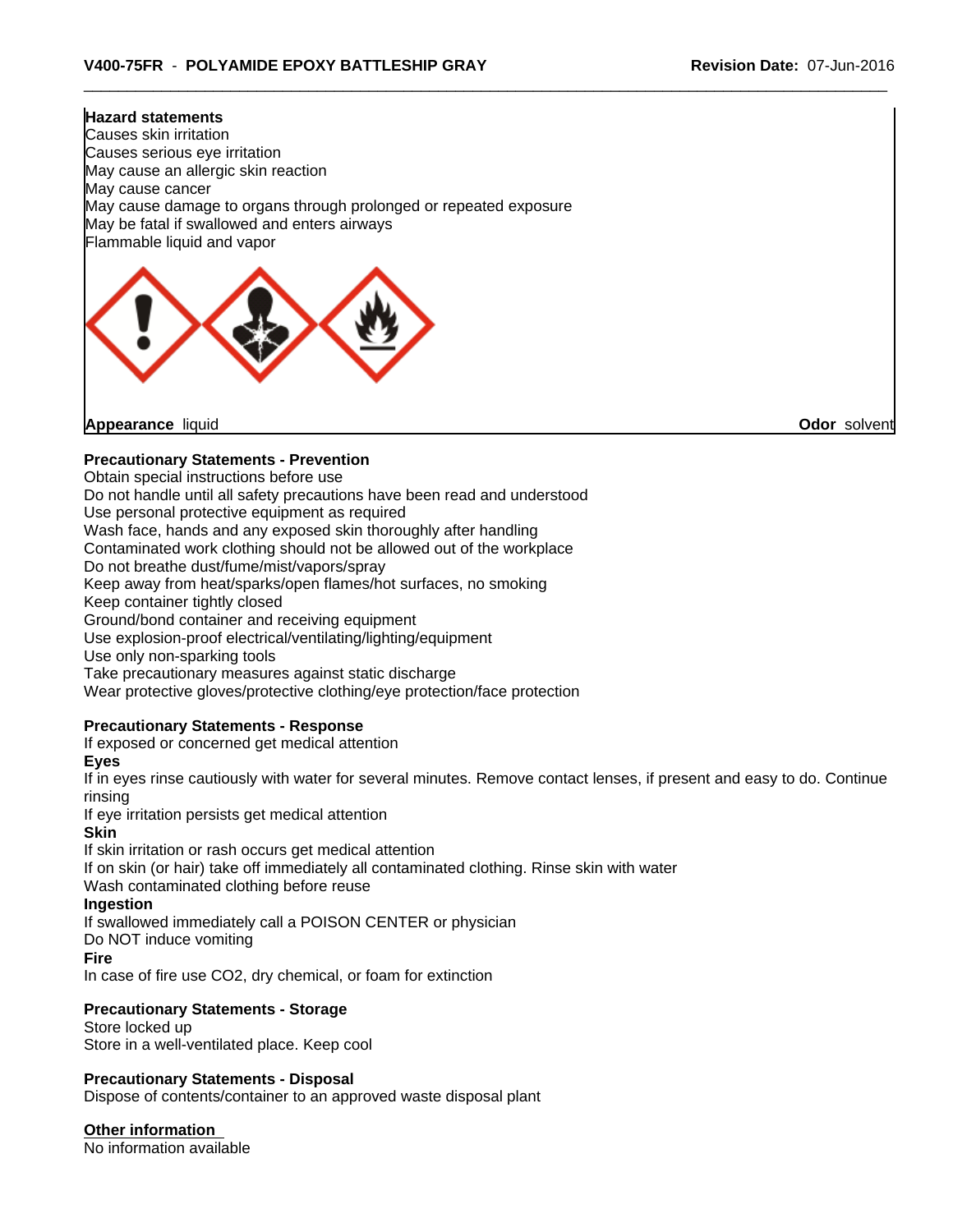#### **Other hazards**

**IMPORTANT:** Designed to be mixed with other components. Mixture will have hazards of all components. Before opening packages, read all warning labels. Follow all precautions.

**CAUTION:** All floor coatings may become slippery when wet. Where non-skid characteristics are desired, a small amount of clean sand may be added. Stir often during application.

### **3. COMPOSITION INFORMATION ON COMPONENTS**

| <b>Chemical Name</b>                       | <b>CAS-No</b>  | Weight % (max) |
|--------------------------------------------|----------------|----------------|
| Kaolin                                     | 1332-58-7      | $10 - 30\%$    |
| Titanium dioxide                           | 13463-67-7     | $10 - 30\%$    |
| Benzyl alcohol                             | $100 - 51 - 6$ | 7 - 13%        |
| Xylene                                     | 1330-20-7      | $5 - 10%$      |
| Propylene glycol monomethyl ether          | 107-98-2       | $3 - 7%$       |
| Solvent naphtha, petroleum, light aromatic | 64742-95-6     | $3 - 7%$       |
| 1,2,4-Trimethylbenzene                     | 95-63-6        | - 5%           |
| Ethyl benzene                              | $100 - 41 - 4$ | - 5%           |
| Triethylenetetramine                       | 112-24-3       | - 5%           |
| Carbon black                               | 1333-86-4      | $0.25 - 0.5%$  |
| Cumene                                     | 98-82-8        | $0.1 - 0.25%$  |

|                                        | 4. FIRST AID MEASURES                                                                                                                                                                                                      |
|----------------------------------------|----------------------------------------------------------------------------------------------------------------------------------------------------------------------------------------------------------------------------|
| <b>General Advice</b>                  | If symptoms persist, call a physician. Show this safety data<br>sheet to the doctor in attendance.                                                                                                                         |
| <b>Eye Contact</b>                     | Immediately flush with plenty of water. After initial flushing,<br>remove any contact lenses and continue flushing for at<br>least 15 minutes. Keep eye wide open while rinsing. If<br>symptoms persist, call a physician. |
| <b>Skin Contact</b>                    | Wash off immediately with soap and plenty of water<br>removing all contaminated clothes and shoes. If skin<br>irritation persists, call a physician.                                                                       |
| <b>Inhalation</b>                      | Move to fresh air. If symptoms persist, call a physician.<br>If not breathing, give artificial respiration. Call a physician<br>immediately.                                                                               |
| Ingestion                              | Clean mouth with water and afterwards drink plenty of<br>water. Do not induce vomiting without medical advice.<br>Never give anything by mouth to an unconscious person.<br>Consult a physician.                           |
| <b>Protection Of First-Aiders</b>      | Use personal protective equipment.                                                                                                                                                                                         |
| <b>Most Important Symptoms/Effects</b> | No information available.                                                                                                                                                                                                  |
| <b>Notes To Physician</b>              | Treat symptomatically.                                                                                                                                                                                                     |

#### **5. FIRE-FIGHTING MEASURES**

**Flammable Properties** Vapors may travel considerable distance to a source of ignition and flash back. Vapors may cause flash fire.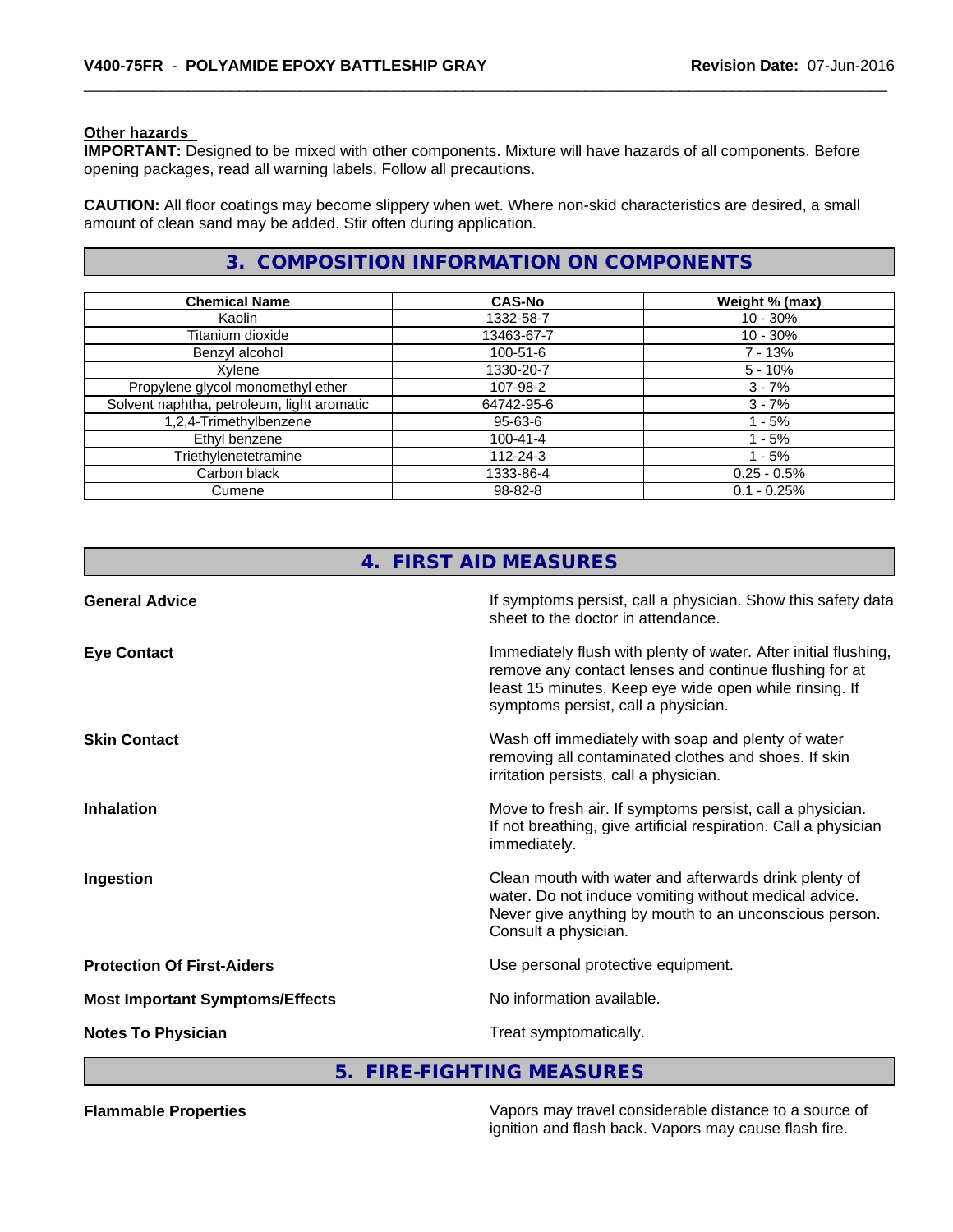|                                                                         | <b>Suitable Extinguishing Media</b>                               |                                                   | surrounding environment.       | Foam, dry powder or water. Use extinguishing measures<br>that are appropriate to local circumstances and the                                                                                                                                                                        |
|-------------------------------------------------------------------------|-------------------------------------------------------------------|---------------------------------------------------|--------------------------------|-------------------------------------------------------------------------------------------------------------------------------------------------------------------------------------------------------------------------------------------------------------------------------------|
| <b>Firefighters</b>                                                     | <b>Protective Equipment And Precautions For</b>                   |                                                   | and full protective gear.      | As in any fire, wear self-contained breathing apparatus<br>pressure-demand, MSHA/NIOSH (approved or equivalent)                                                                                                                                                                     |
|                                                                         | <b>Hazardous Combustion Products</b>                              |                                                   |                                | Burning may result in carbon dioxide, carbon monoxide<br>and other combustion products of varying composition<br>which may be toxic and/or irritating.                                                                                                                              |
|                                                                         |                                                                   | <b>Specific Hazards Arising From The Chemical</b> | vapors.                        | Flammable. Flash back possible over considerable<br>distance. Keep product and empty container away from<br>heat and sources of ignition. Closed containers may<br>rupture if exposed to fire or extreme heat. Thermal<br>decomposition can lead to release of irritating gases and |
|                                                                         | <b>Sensitivity To Mechanical Impact</b>                           |                                                   | No                             |                                                                                                                                                                                                                                                                                     |
|                                                                         | <b>Sensitivity To Static Discharge</b>                            |                                                   | Yes                            |                                                                                                                                                                                                                                                                                     |
| <b>Flash Point Data</b>                                                 | Flash Point (°F)<br>Flash Point (°C)<br><b>Flash Point Method</b> |                                                   | 80<br>27<br><b>PMCC</b>        |                                                                                                                                                                                                                                                                                     |
|                                                                         | <b>Flammability Limits In Air</b>                                 |                                                   |                                |                                                                                                                                                                                                                                                                                     |
|                                                                         | <b>Lower Explosion Limit</b><br><b>Upper Explosion Limit</b>      |                                                   | Not available<br>Not available |                                                                                                                                                                                                                                                                                     |
| <b>NFPA</b>                                                             | Health: 2                                                         | <b>Flammability: 3</b>                            | <b>Instability: 0</b>          | Special: -                                                                                                                                                                                                                                                                          |
| <b>NFPA Legend</b><br>0 - Not Hazardous<br>1 - Slightly<br>2 - Moderate |                                                                   |                                                   |                                |                                                                                                                                                                                                                                                                                     |

3 - High

4 - Severe

*The ratings assigned are only suggested ratings, the contractor/employer has ultimate responsibilities for NFPA ratings where this system is used.*

*Additional information regarding the NFPA rating system is available from the National Fire Protection Agency (NFPA) at www.nfpa.org.*

### **6. ACCIDENTAL RELEASE MEASURES**

| <b>Personal Precautions</b> | Remove all sources of ignition. Take precautions to<br>prevent flashback. Ground and bond all containers and<br>handling equipment. Take precautionary measures against<br>static discharges. Ensure adequate ventilation. Avoid<br>contact with skin, eyes and clothing. Use personal<br>protective equipment. |
|-----------------------------|-----------------------------------------------------------------------------------------------------------------------------------------------------------------------------------------------------------------------------------------------------------------------------------------------------------------|
| <b>Other Information</b>    | Prevent further leakage or spillage if safe to do so. Do not<br>allow material to contaminate ground water system.<br>Prevent product from entering drains. Do not flush into<br>surface water or sanitary sewer system. Local authorities<br>should be advised if significant spillages cannot be              |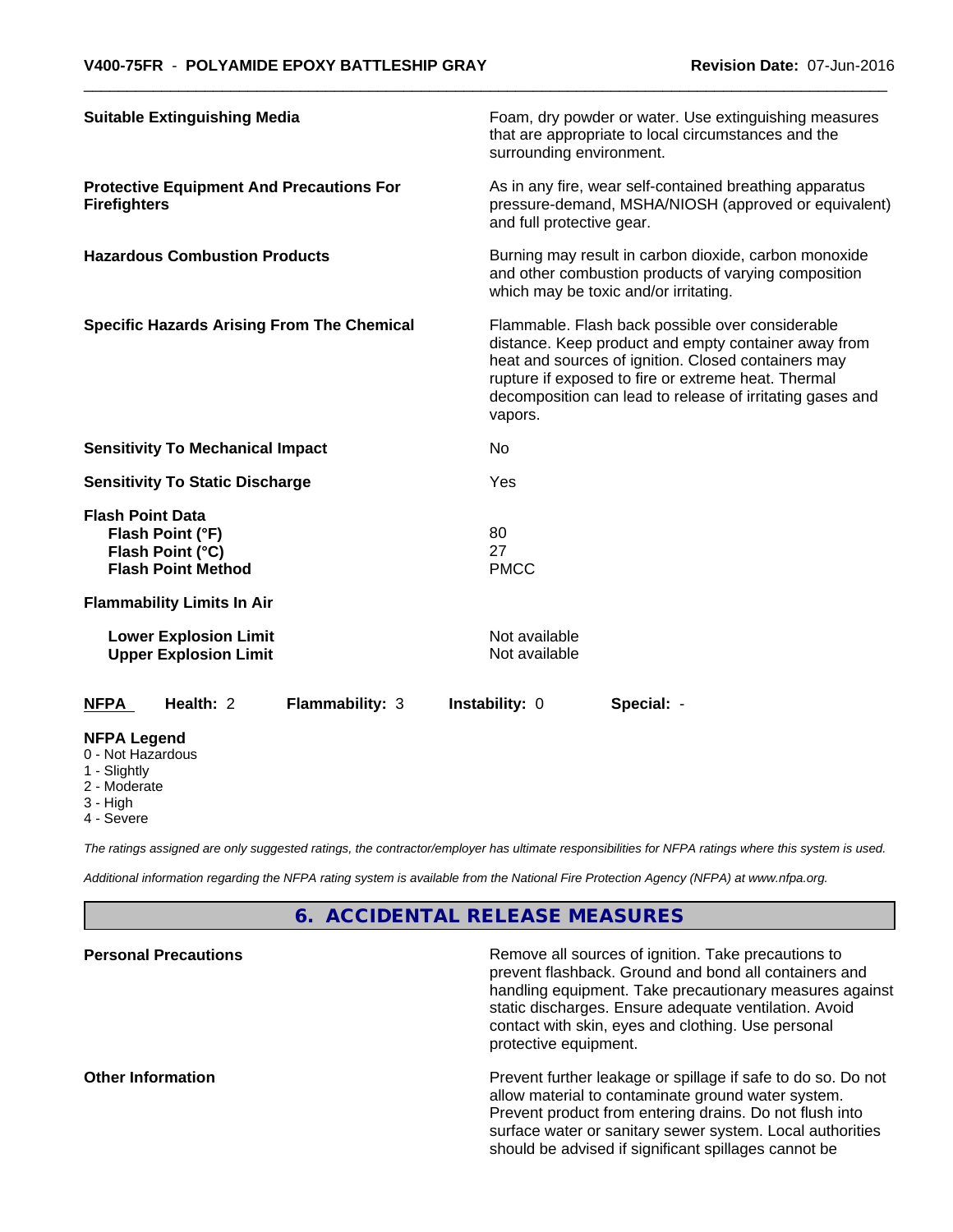contained.

**Environmental Precautions** See Section 12 for additional Ecological Information.

**Methods For Clean-Up Dam up. Soak up with inert absorbent material. Use a** Dam up. Soak up with inert absorbent material. Use a non-sparking or explosion proof means to transfer material to a sealed, appropriate container for disposal. Clean contaminated surface thoroughly.

## **7. HANDLING AND STORAGE**

| <b>Handling</b>               | Avoid contact with skin, eyes and clothing. Wear personal<br>protective equipment. Do not breathe vapors or spray mist.<br>Use only in ventilated areas. Prevent vapor build-up by<br>providing adequate ventilation during and after use.                                                                                                                                                                                                           |
|-------------------------------|------------------------------------------------------------------------------------------------------------------------------------------------------------------------------------------------------------------------------------------------------------------------------------------------------------------------------------------------------------------------------------------------------------------------------------------------------|
|                               | Take precautionary measures against static discharges.<br>To avoid ignition of vapors by static electricity discharge,<br>all metal parts of the equipment must be grounded. Keep<br>away from heat, sparks and flame. Do not smoke.<br>Extinguish all flames and pilot lights, and turn off stoves,<br>heaters, electric motors and other sources of ignition<br>during use and until all vapors are gone. Ignition and/or<br>flash back may occur. |
| <b>Storage</b>                | Keep containers tightly closed in a dry, cool and<br>well-ventilated place. Keep away from heat. Keep away<br>from open flames, hot surfaces and sources of ignition.<br>Keep in properly labeled containers. Keep out of the reach<br>of children.                                                                                                                                                                                                  |
| <b>Incompatible Materials</b> | Incompatible with strong acids and bases and strong<br>oxidizing agents.                                                                                                                                                                                                                                                                                                                                                                             |

# **8. EXPOSURE CONTROLS / PERSONAL PROTECTION**

#### **Exposure Limits**

*No exposure limits have been established for this product.*

| <b>Chemical Name</b>                 | <b>ACGIH</b>                    | <b>Alberta</b>                                                                                   | <b>British Columbia</b>                         | <b>Ontario</b>                                                                    | Quebec                                                                                                 |
|--------------------------------------|---------------------------------|--------------------------------------------------------------------------------------------------|-------------------------------------------------|-----------------------------------------------------------------------------------|--------------------------------------------------------------------------------------------------------|
| Kaolin                               | $2 \text{ mg/m}^3$ - TWA        | $2 \text{ mg/m}^3$ - TWA                                                                         | $2 \text{ mg/m}^3$ - TWA                        | $2 \text{ mg/m}^3$ - TWA                                                          | $5 \text{ mg/m}^3$ - TWAEV                                                                             |
| Titanium dioxide                     | $10 \text{ mg/m}^3$ - TWA       | 10 mg/m $3 - TWA$                                                                                | $10 \text{ mg/m}^3$ - TWA<br>$3$ mg/m $3$ - TWA | 10 mg/m $3$ - TWA                                                                 | 10 mg/m $3$ - TWAEV                                                                                    |
| Xylene                               | 100 ppm - TWA<br>150 ppm - STEL | 100 ppm - TWA<br>434 mg/m <sup>3</sup> - TWA<br>150 ppm - STEL<br>$651$ mg/m <sup>3</sup> - STEL | 100 ppm - TWA<br>150 ppm - STEL                 | 100 ppm - TWA<br>150 ppm - STEL                                                   | 100 ppm - TWAEV<br>434 mg/m <sup>3</sup> - TWAEV<br>150 ppm - STEV<br>$651$ mg/m <sup>3</sup> - STEV   |
| Propylene glycol monomethyl<br>ether | 50 ppm - TWA<br>100 ppm - STEL  | 100 ppm - TWA<br>369 mg/m <sup>3</sup> - TWA<br>150 ppm - STEL<br>$553$ mg/m <sup>3</sup> - STEL | 50 ppm - TWA<br>75 ppm - STEL                   | 50 ppm - TWA<br>100 ppm - STEL                                                    | 100 ppm - TWAEV<br>$369$ mg/m <sup>3</sup> - TWAEV<br>150 ppm - STEV<br>$553$ mg/m <sup>3</sup> - STEV |
| Ethyl benzene                        | 20 ppm - TWA                    | 100 ppm - TWA<br>434 mg/m $3$ - TWA<br>125 ppm - STEL<br>$543$ mg/m <sup>3</sup> - STEL          | 20 ppm - TWA                                    | 20 ppm - TWA                                                                      | 100 ppm - TWAEV<br>434 mg/m <sup>3</sup> - TWAEV<br>125 ppm - STEV<br>$543$ mg/m <sup>3</sup> - STEV   |
| Triethylenetetramine                 | N/E                             | N/E                                                                                              | N/E                                             | 0.5 ppm - TWA<br>$3$ mg/m <sup>3</sup> - TWA<br>Danger of cutaneous<br>absorption | N/E                                                                                                    |
| Carbon black                         | $3$ mg/m $3$ - TWA              | $3.5 \text{ mg/m}^3$ - TWA                                                                       | $3$ mg/m <sup>3</sup> - TWA                     | $3$ mg/m <sup>3</sup> - TWA                                                       | $3.5$ mg/m <sup>3</sup> - TWAEV                                                                        |
| Cumene                               | 50 ppm - TWA                    | 50 ppm - TWA                                                                                     | 25 ppm - TWA                                    | 50 ppm - TWA                                                                      | 50 ppm - TWAEV                                                                                         |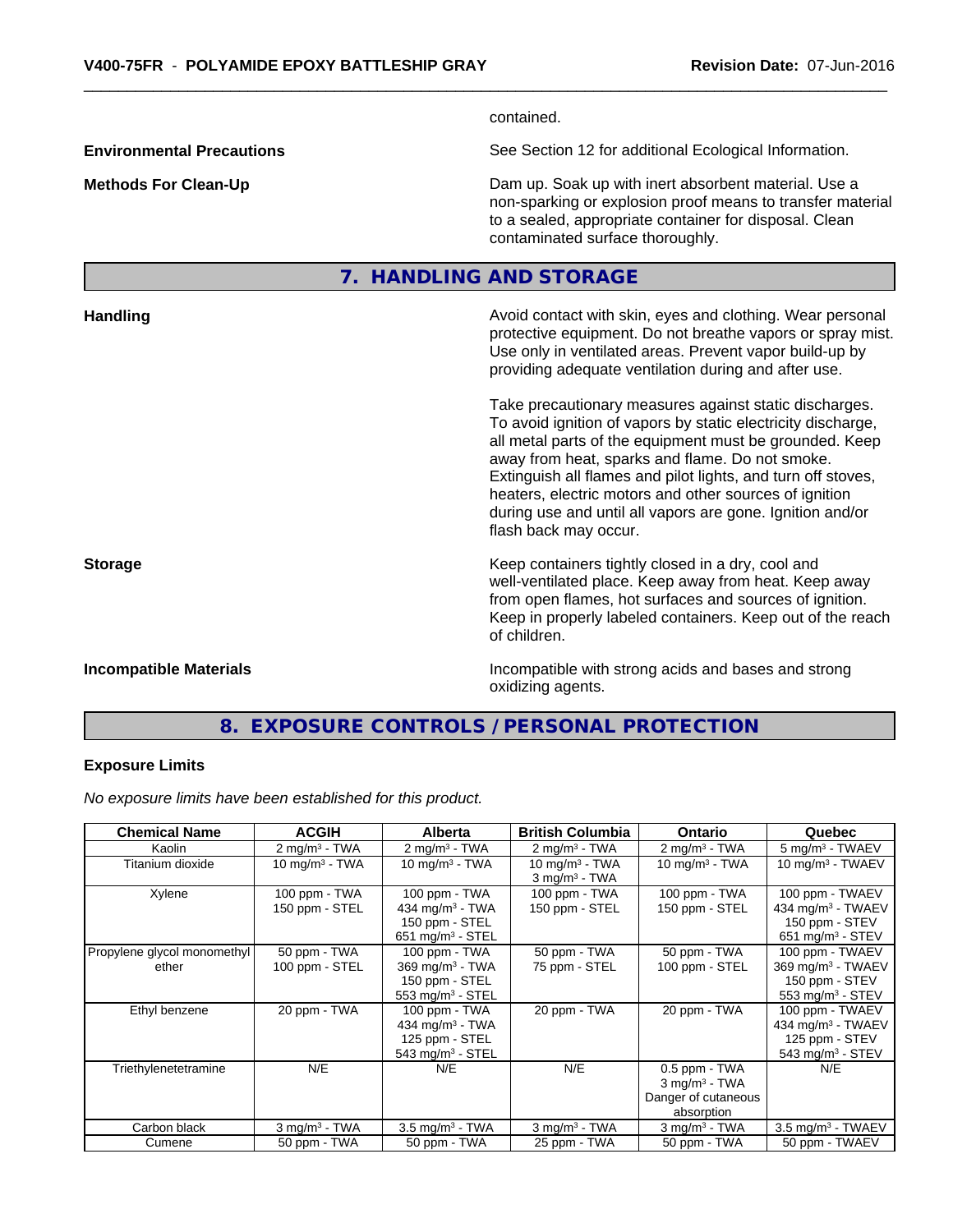| 75 ppm - STEL<br>Legend<br>ACGIH - American Conference of Governmental Industrial Hygienists<br>Alberta - Alberta Occupational Exposure Limits<br>British Columbia - British Columbia Occupational Exposure Limits<br>Ontario - Ontario Occupational Exposure Limits<br>Quebec - Quebec Occupational Exposure Limits<br>N/E - Not established<br>Ensure adequate ventilation, especially in confined areas.<br><b>Engineering Measures</b><br><b>Personal Protective Equipment</b><br>Safety glasses with side-shields.<br><b>Eye/Face Protection</b><br>Protective gloves and impervious clothing.<br><b>Skin Protection</b><br>Use only with adequate ventilation. In operations where<br><b>Respiratory Protection</b><br>exposure limits are exceeded, use a NIOSH approved<br>respirator that has been selected by a technically qualified<br>person for the specific work conditions. When spraying the |
|---------------------------------------------------------------------------------------------------------------------------------------------------------------------------------------------------------------------------------------------------------------------------------------------------------------------------------------------------------------------------------------------------------------------------------------------------------------------------------------------------------------------------------------------------------------------------------------------------------------------------------------------------------------------------------------------------------------------------------------------------------------------------------------------------------------------------------------------------------------------------------------------------------------|
|                                                                                                                                                                                                                                                                                                                                                                                                                                                                                                                                                                                                                                                                                                                                                                                                                                                                                                               |
|                                                                                                                                                                                                                                                                                                                                                                                                                                                                                                                                                                                                                                                                                                                                                                                                                                                                                                               |
| product or applying in confined areas, wear a NIOSH<br>approved respirator specified for paint spray or organic<br>vapors.                                                                                                                                                                                                                                                                                                                                                                                                                                                                                                                                                                                                                                                                                                                                                                                    |
| Avoid contact with skin, eyes and clothing. Remove and<br><b>Hygiene Measures</b><br>wash contaminated clothing before re-use. Wash<br>thoroughly after handling.                                                                                                                                                                                                                                                                                                                                                                                                                                                                                                                                                                                                                                                                                                                                             |

| Appearance                                     | liquid                   |
|------------------------------------------------|--------------------------|
| Odor                                           | solvent                  |
| <b>Odor Threshold</b>                          | No information available |
| Density (Ibs/gal)                              | $10.3 - 10.6$            |
| <b>Specific Gravity</b>                        | $1.23 - 1.27$            |
| рH                                             | No information available |
| <b>Viscosity (cps)</b>                         | No information available |
| <b>Solubility</b>                              | No information available |
| <b>Water Solubility</b>                        | No information available |
| <b>Evaporation Rate</b>                        | No information available |
| <b>Vapor Pressure</b>                          | No information available |
| <b>Vapor Density</b>                           | No information available |
| Wt. % Solids                                   | $70 - 80$                |
| <b>Vol. % Solids</b>                           | $55 - 65$                |
| Wt. % Volatiles                                | $20 - 30$                |
| <b>Vol. % Volatiles</b>                        | $35 - 45$                |
| <b>VOC Regulatory Limit (g/L)</b>              | < 340                    |
| <b>Boiling Point (°F)</b>                      | 248                      |
| <b>Boiling Point (°C)</b>                      | 120                      |
| <b>Freezing Point (°F)</b>                     | No information available |
| <b>Freezing Point (°C)</b>                     | No information available |
| Flash Point (°F)                               | 80                       |
| Flash Point (°C)                               | 27                       |
| <b>Flash Point Method</b>                      | <b>PMCC</b>              |
| <b>Flammability (solid, gas)</b>               | Not applicable           |
| <b>Upper Explosion Limit</b>                   | Not applicable           |
| <b>Lower Explosion Limit</b>                   | Not applicable           |
| <b>Autoignition Temperature (°F)</b>           | No information available |
| <b>Autoignition Temperature (°C)</b>           | No information available |
| Decomposition Temperature (°F)                 | No information available |
| Decomposition Temperature (°C)                 | No information available |
| <b>Partition Coefficient (n-octanol/water)</b> | No information available |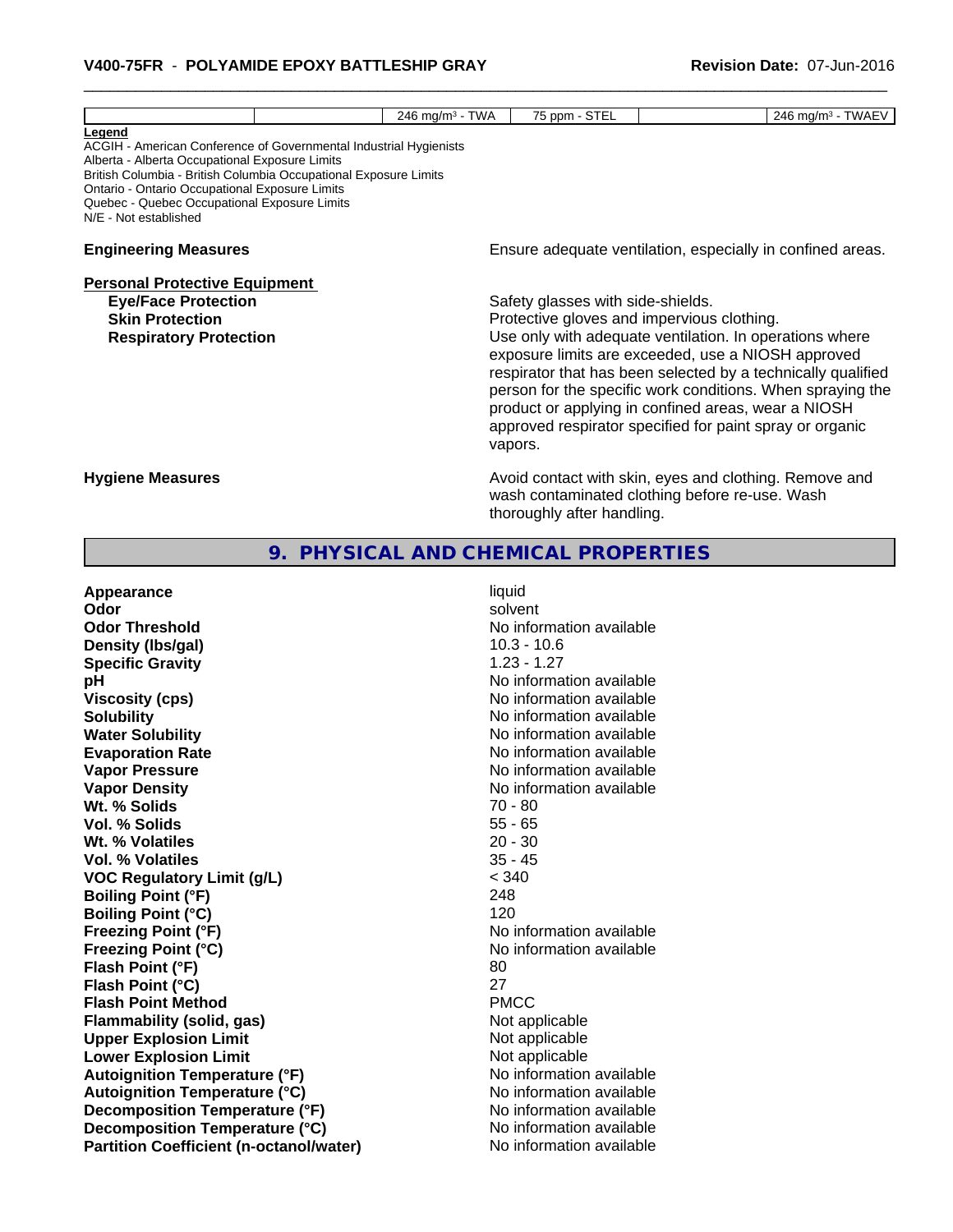# **10. STABILITY AND REACTIVITY Reactivity Not Applicable Not Applicable Chemical Stability Stability** Stable under normal conditions. Hazardous polymerisation does not occur. **Conditions To Avoid Keep away from open flames, hot surfaces, static Conditions To Avoid** electricity and sources of ignition. Sparks. Elevated temperature. **Incompatible Materials Incompatible with strong acids and bases and strong** oxidizing agents. **Hazardous Decomposition Products** Thermal decomposition can lead to release of irritating gases and vapors. **Possibility Of Hazardous Reactions** None under normal conditions of use. **11. TOXICOLOGICAL INFORMATION Product Information Information on likely routes of exposure Principal Routes of Exposure Exposure** Eye contact, skin contact and inhalation.

**Acute Toxicity** 

**Product Information Repeated or prolonged exposure to organic solvents may** lead to permanent brain and nervous system damage. Intentional misuse by deliberately concentrating and inhaling vapors may be harmful or fatal.

#### **Information on toxicological effects**

**Symptoms** No information available

#### **Delayed and immediate effects as well as chronic effects from short and long-term exposure**

| Eye contact                  | Contact with eyes may cause irritation.                     |
|------------------------------|-------------------------------------------------------------|
| <b>Skin contact</b>          | May cause skin irritation and/or dermatitis. Prolonged skin |
|                              | contact may defat the skin and produce dermatitis.          |
| <b>Inhalation</b>            | Harmful by inhalation. High vapor / aerosol concentrations  |
|                              | are irritating to the eyes, nose, throat and lungs and may  |
|                              | cause headaches, dizziness, drowsiness,                     |
|                              | unconsciousness, and other central nervous system           |
|                              | effects.                                                    |
| Ingestion                    | Harmful if swallowed. Ingestion may cause irritation to     |
|                              | mucous membranes. Small amounts of this product             |
|                              | aspirated into the respiratory system during ingestion or   |
|                              | vomiting may cause mild to severe pulmonary injury,         |
|                              | possibly progressing to death.                              |
| <b>Sensitization:</b>        | No information available.                                   |
| <b>Neurological Effects</b>  | No information available.                                   |
| <b>Mutagenic Effects</b>     | No information available.                                   |
| <b>Reproductive Effects</b>  | No information available.                                   |
| <b>Developmental Effects</b> | No information available.                                   |
| <b>Target Organ Effects</b>  | No information available.                                   |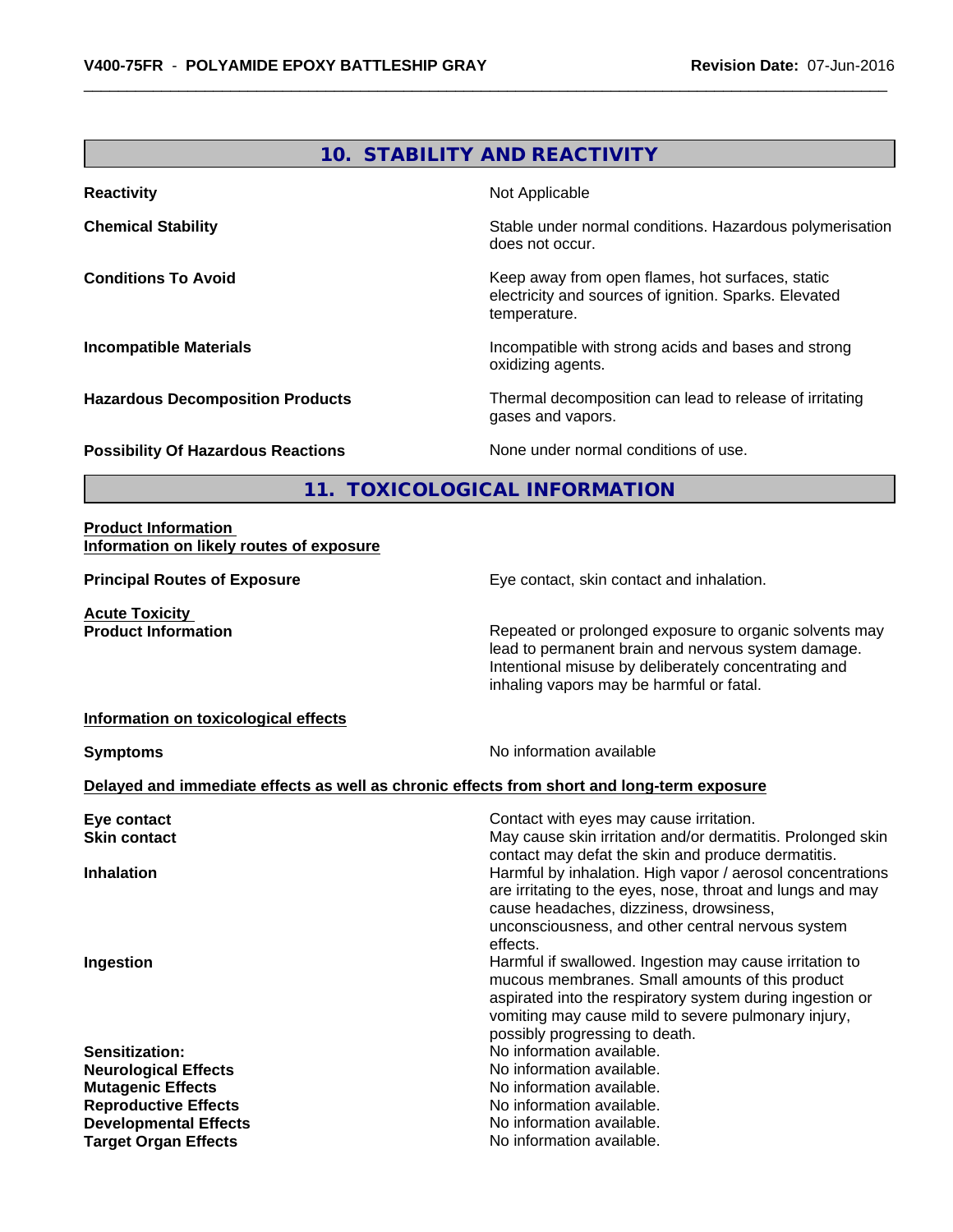| <b>STOT - single exposure</b>   | May cause disorder and damage to the. Respiratory       |
|---------------------------------|---------------------------------------------------------|
|                                 | system.                                                 |
| <b>STOT - repeated exposure</b> | Causes damage to organs through prolonged or repeated   |
|                                 | exposure if inhaled. Central nervous system (CNS).      |
|                                 | Causes damage to organs through prolonged or repeated   |
|                                 | exposure.                                               |
| Other adverse effects           | No information available.                               |
| <b>Aspiration Hazard</b>        | May be harmful if swallowed and enters airways. Small   |
|                                 | amounts of this product aspirated into the respiratory  |
|                                 | system during ingestion or vomiting may cause mild to   |
|                                 | severe pulmonary injury, possibly progressing to death. |

#### **Numerical measures of toxicity**

**The following values are calculated based on chapter 3.1 of the GHS document**

| ATEmix (oral)                        | 6130 mg/ka |
|--------------------------------------|------------|
| <b>ATEmix (dermal)</b>               | 5427 ma/ka |
| <b>ATEmix (inhalation-dust/mist)</b> | 6.4 ma/L   |
| ATEmix (inhalation-vapor)            | 515 ma/L   |

#### **Component**

Kaolin LD50 Oral: > 5000 mg/kg (Rat) Titanium dioxide LD50 Oral: > 10000 mg/kg (Rat) Benzyl alcohol LD50 Oral: 1230-1660 mg/kg (Rat) LD50 Dermal: 2,000 mg/kg (Rabbit) LC50 Inhalation (Vapor): > 5,000 mg/m<sup>3</sup> (Rat) Xylene LD50 Oral: 4300 mg/kg (Rat) LD50 Dermal: > 1700 mg/kg (Rabbit) LC50 Inhalation (Vapor): 5000 ppm (Rat, 4 hr.) Propylene glycol monomethyl ether LD50 Oral: 6,600 mg/kg (Rat) LD50 Dermal: 13,000 mg/kg (Rabbit) LC50 Inhalation (Vapor): 10,000 ppm (Rat) Solvent naphtha, petroleum, light aromatic LD50 Oral: 8400 mg/kg (Rat) 1,2,4-Trimethylbenzene LD50 Oral: 5000 mg/kg (Rat) LC50 Inhalation (Vapor): 18000 mg/m<sup>3</sup> (Rat, 4 hr.) Ethyl benzene LD50 Oral: mg/kg (Rat) LD50 Dermal: > mg/kg (Rabbit) LC50 Inhalation (Vapor): mg/m<sup>3</sup> (Rat, 2 hr.) **Triethylenetetramine** LD50 Oral: 2500 mg/kg (Rat) LD50 Dermal: 805 mg/kg (Rabbit) Carbon black LD50 Oral: > 15400 mg/kg (Rat) LD50 Dermal: > 3000 mg/kg (Rabbit) Cumene LD50 Oral: > 1400 mg/kg (Rat) LD50 Dermal: 12300 µL/kg (Rabbit) LC50 Inhalation (Vapor): 39000 mg/kg (Rat, 4 hr.)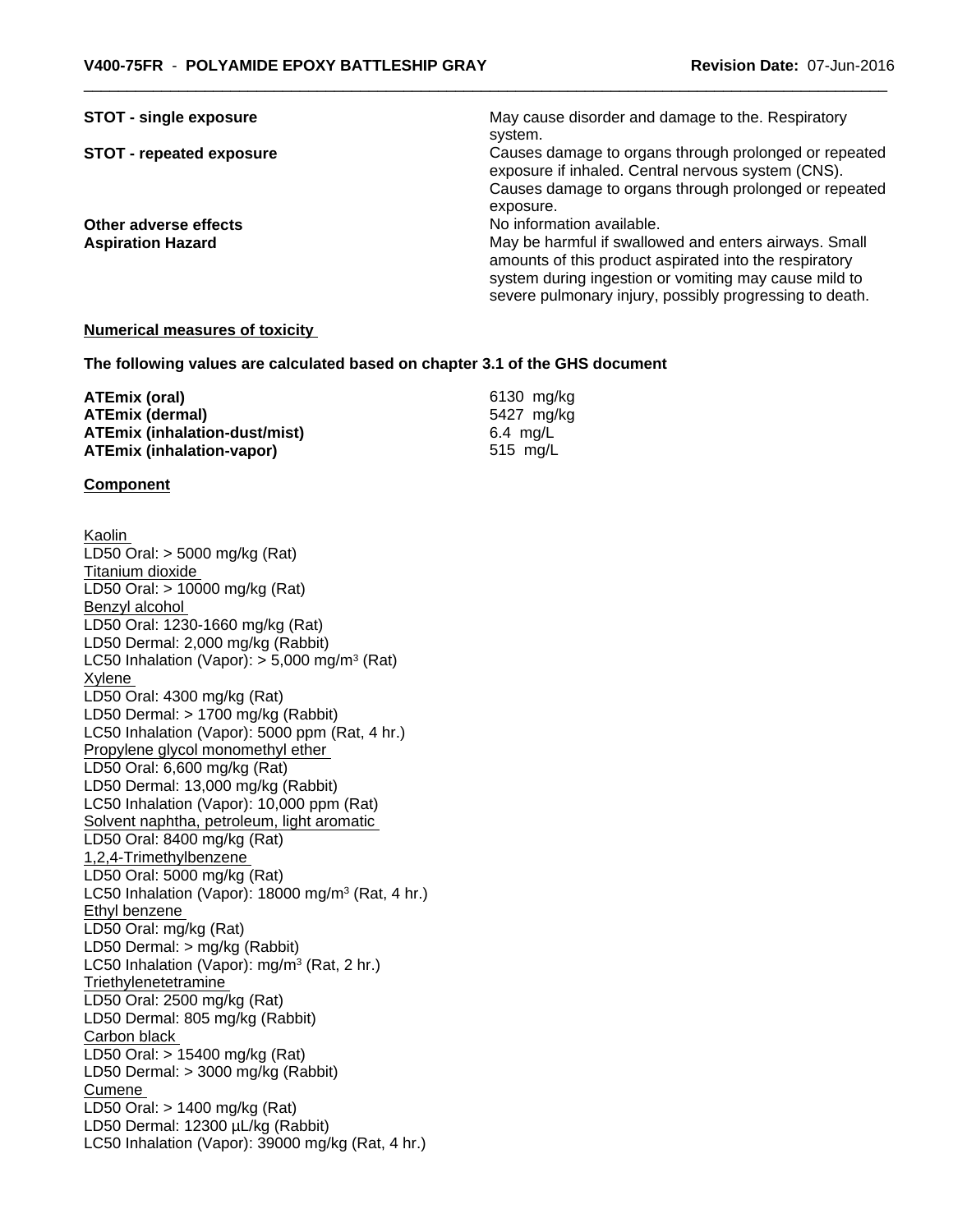#### **Chronic Toxicity**

#### **Carcinogenicity**

*The information below indicateswhether each agency has listed any ingredient as a carcinogen:.*

| <b>Chemical Name</b> | <b>IARC</b>                    | <b>NTP</b>                   |
|----------------------|--------------------------------|------------------------------|
|                      | 2B - Possible Human Carcinogen |                              |
| Titanium dioxide     |                                |                              |
|                      | 2B - Possible Human Carcinogen |                              |
| Ethyl benzene        |                                |                              |
|                      | 2B - Possible Human Carcinogen |                              |
| Carbon black         |                                |                              |
|                      | 2B - Possible Human Carcinogen | Reasonably Anticipated Human |
| Cumene               |                                | Carcinogen                   |

Although IARC has classified titanium dioxide as possibly carcinogenic to humans (2B), their summary concludes: "No significant exposure to titanium dioxide is thought to occur during the use of products in which titanium dioxide is bound to other materials, such as paint."

#### **Legend**

IARC - International Agency for Research on Cancer NTP - National Toxicity Program OSHA - Occupational Safety & Health Administration

**12. ECOLOGICAL INFORMATION**

#### **Ecotoxicity Effects**

The environmental impact of this product has not been fully investigated.

#### **Product Information**

#### **Acute Toxicity to Fish**

No information available

#### **Acute Toxicity to Aquatic Invertebrates**

No information available

#### **Acute Toxicity to Aquatic Plants**

No information available

#### **Persistence / Degradability**

No information available.

#### **Bioaccumulation / Accumulation**

No information available.

#### **Mobility in Environmental Media**

No information available.

#### **Ozone**

No information available

#### **Component**

#### **Acute Toxicity to Fish**

Titanium dioxide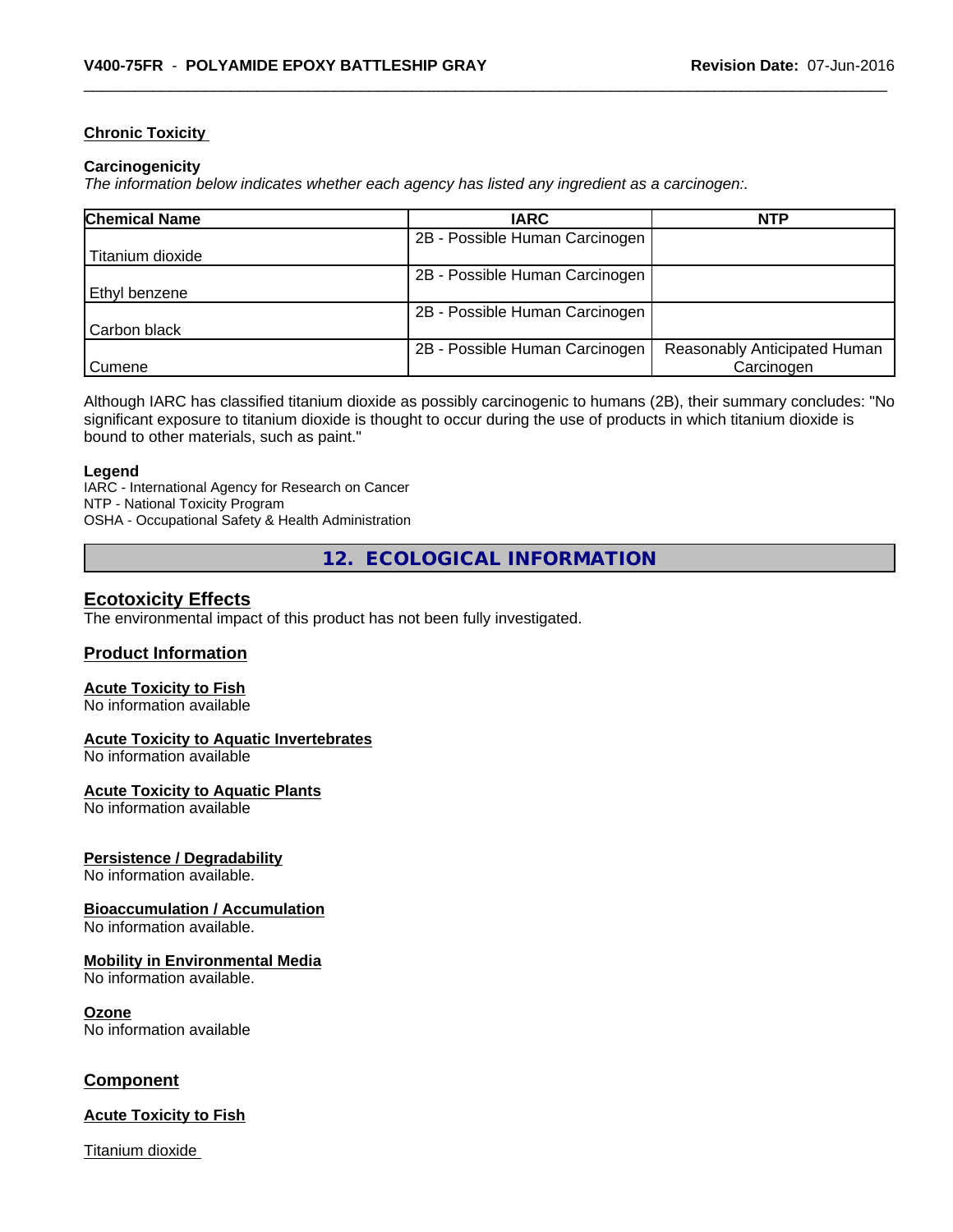$LC50:$  > 1000 mg/L (Fathead Minnow - 96 hr.) Xylene LC50: 13.5 mg/L (Rainbow Trout - 96 hr.) Ethyl benzene LC50: 12.1 mg/L (Fathead Minnow - 96 hr.)

#### **Acute Toxicity to Aquatic Invertebrates**

Ethyl benzene EC50: 1.8 mg/L (Daphnia magna - 48 hr.)

#### **Acute Toxicity to Aquatic Plants**

Ethyl benzene EC50: 4.6 mg/L (Green algae (Scenedesmus subspicatus), 72 hrs.)

**13. DISPOSAL CONSIDERATIONS**

**Waste Disposal Method Dispose of in accordance with federal, state, provincial,** and local regulations. Local requirements may vary, consult your sanitation department or state-designated environmental protection agency for more disposal options.

**Empty Container Warning <b>Emptied** Containers may retain product residue. Follow label warnings even after container is emptied. Residual vapors may explode on ignition.

**14. TRANSPORT INFORMATION**

**TDG**

**Proper Shipping Name Paint Hazard Class** 3 **UN-No** UN1263 **Packing Group III Description** UN1263, Paint, 3, III

**ICAO / IATA ICAO / IATA Contact the preparer for further information.** 

**IMDG / IMO IMO Contact the preparer for further information.** 

**15. REGULATORY INFORMATION**

#### **International Inventories**

| <b>TSCA: United States</b> | Yes - All components are listed or exempt. |
|----------------------------|--------------------------------------------|
| <b>DSL: Canada</b>         | Yes - All components are listed or exempt. |

#### **National Pollutant Release Inventory (NPRI)**

**NPRI Parts 1- 4** This product contains the following Parts 1-4 NPRI chemicals: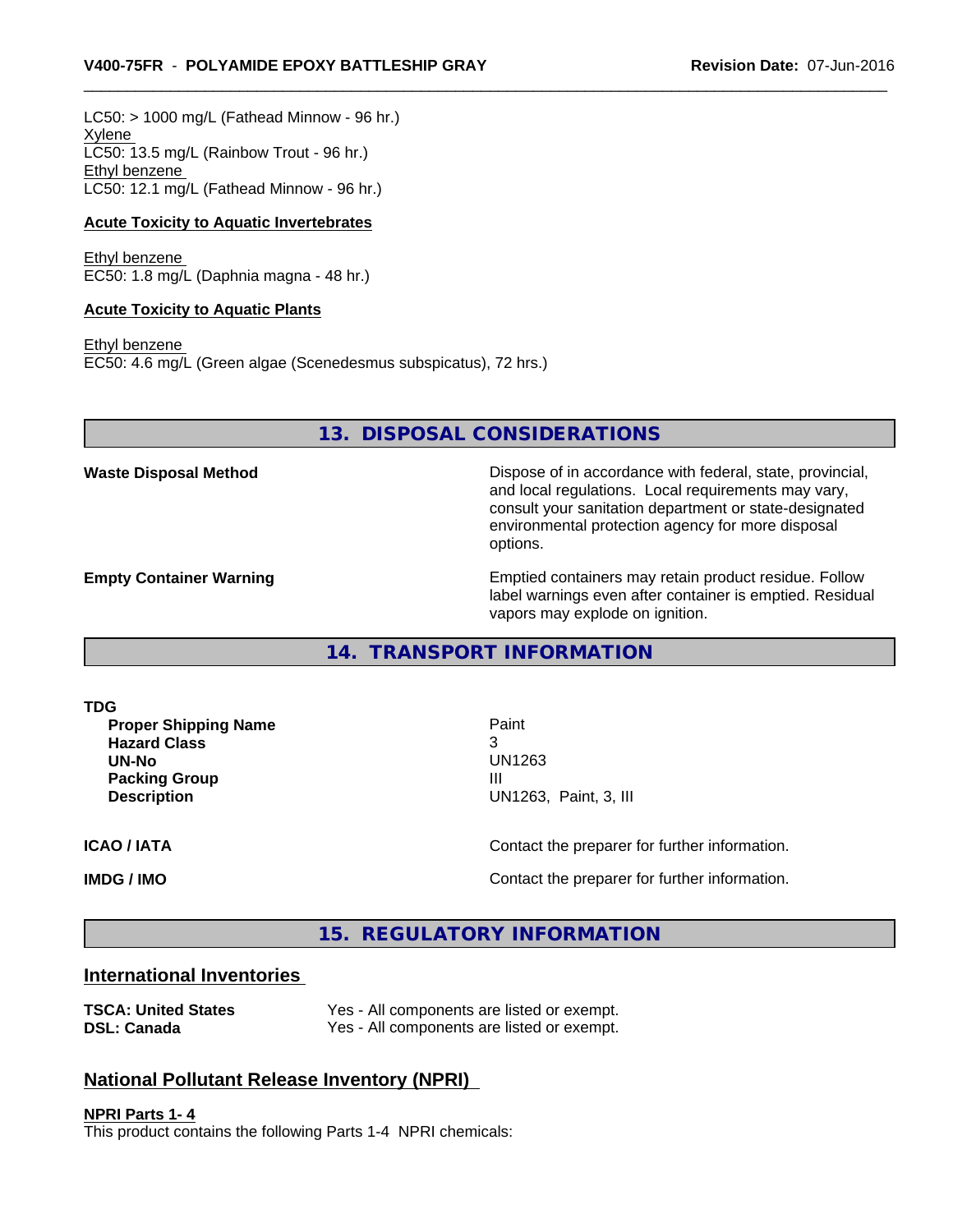| <b>Chemical Name</b>              | <b>CAS-No</b>  | Weight % (max) | <b>NPRI Parts 1-4</b> |
|-----------------------------------|----------------|----------------|-----------------------|
| Benzyl alcohol                    | $100 - 51 - 6$ | 7 - 13%        | Listed                |
| Xvlene                            | 1330-20-7      | $5 - 10%$      | Listed                |
| Propylene glycol monomethyl ether | 107-98-2       | $3 - 7%$       | Listed                |
| 1,2,4-Trimethylbenzene            | 95-63-6        | $1 - 5%$       | Listed                |
| Ethyl benzene                     | $100 - 41 - 4$ | 1 - 5%         | Listed                |
| Cumene                            | 98-82-8        | $0.1 - 0.25\%$ | Listed                |
|                                   |                |                |                       |

#### **NPRI Part 5**

This product contains the following NPRI Part 5 Chemicals:

| <b>Chemical Name</b><br>Xvlene     | <b>CAS-No</b><br>1330-20-7 | Weight % (max)<br>$5 - 10%$ | <b>NPRI Part 5</b><br>∟isted |  |
|------------------------------------|----------------------------|-----------------------------|------------------------------|--|
| Solvent naphtha, petroleum, light  | 64742-95-6                 | 3 - 7%                      | Listed                       |  |
| aromatic<br>1,2,4-Trimethylbenzene | $95 - 63 - 6$              | - 5%                        | Listed                       |  |

#### **WHMIS Regulatory Status**

This product has been classified in accordance with the hazard criteria of the Hazardous Products Regulations (HPR) and the SDS contains all the information required by the HPR.

# **16. OTHER INFORMATION**

| HMIS -              | Health: $2^*$ | <b>Flammability: 3</b> | <b>Reactivity: 0</b> | $PPE: -$ |  |
|---------------------|---------------|------------------------|----------------------|----------|--|
| <b>HMIS Legend</b>  |               |                        |                      |          |  |
| 0 - Minimal Hazard  |               |                        |                      |          |  |
| 1 - Slight Hazard   |               |                        |                      |          |  |
| 2 - Moderate Hazard |               |                        |                      |          |  |
| 3 - Serious Hazard  |               |                        |                      |          |  |
| 4 - Severe Hazard   |               |                        |                      |          |  |
|                     |               |                        |                      |          |  |

\* - Chronic Hazard

X - Consult your supervisor or S.O.P. for "Special" handling instructions.

*Note: The PPE rating has intentionally been left blank. Choose appropriate PPE that will protect employees from the hazards the material will present under the actual normal conditions of use.*

*Caution: HMISÒ ratings are based on a 0-4 rating scale, with 0 representing minimal hazards or risks, and 4 representing significant hazards or risks. Although HMISÒ ratings are not required on MSDSs under 29 CFR 1910.1200, the preparer, has chosen to provide them. HMISÒ ratings are to be used only in conjunction with a fully implemented HMISÒ program by workers who have received appropriate HMISÒ training. HMISÒ is a registered trade and service mark of the NPCA. HMISÒ materials may be purchased exclusively from J. J. Keller (800) 327-6868.*

**WARNING!** If you scrape, sand, or remove old paint, you may release lead dust. LEAD IS TOXIC. EXPOSURE TO LEAD DUST CAN CAUSE SERIOUS ILLNESS, SUCH AS BRAIN DAMAGE, ESPECIALLY IN CHILDREN. PREGNANT WOMEN SHOULD ALSO AVOID EXPOSURE.Wear a NIOSH approved respirator to control lead exposure. Clean up carefully with a HEPA vacuum and a wet mop. Before you start, find out how to protect yourself and your family by logging onto Health Canada @

http://www.hc-sc.gc.ca/ewh-semt/contaminants/lead-plomb/asked\_questions-questions\_posees-eng.php.

| <b>Prepared By</b>         | <b>Product Stewardship Department</b><br>Benjamin Moore & Co.<br>101 Paragon Drive<br>Montvale, NJ 07645<br>855-724-6802 |
|----------------------------|--------------------------------------------------------------------------------------------------------------------------|
| <b>Revision Date:</b>      | 07-Jun-2016                                                                                                              |
| <b>Reason For Revision</b> | Not available                                                                                                            |